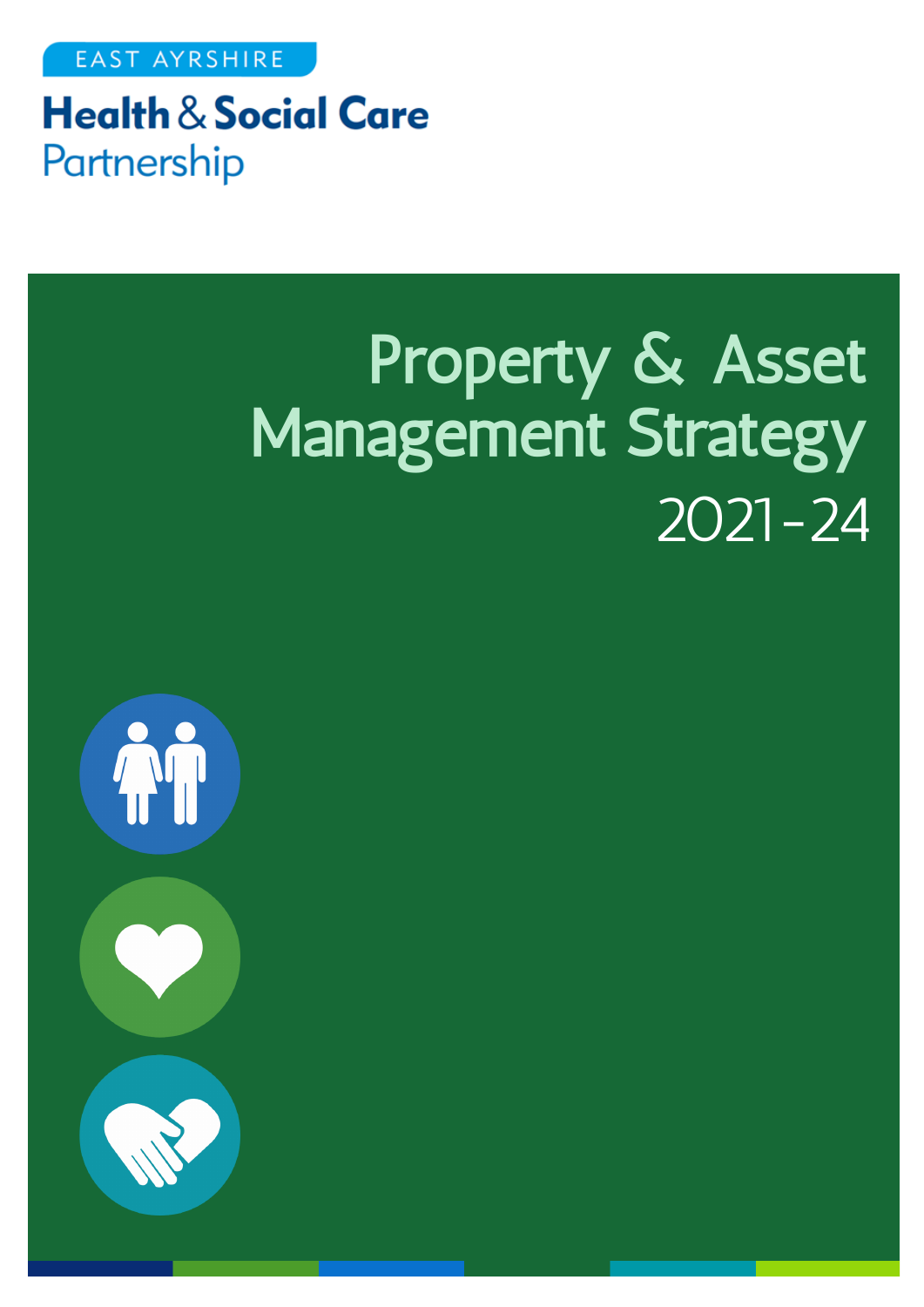#### **1. INTRODUCTION AND CURRENT POSITION**

The planning and delivery of Health and Social Care services requires alignment of Strategic Planning, Financial Planning, Workforce Planning and a Property and Asset Management Strategy.

Just as the Strategic Plan of East Ayrshire Health and Social Care Partnership and services commissioned to deliver this sit within the wider Wellbeing agenda of East Ayrshire Community Planning Partnership then this Property and Asset Management Strategy for the HSCP sits alongside wider plans including, Strategic Housing Improvement Plan, Capital Planning for Primary and Acute Health, Leisure and Education, Commissioning of Care Home capacity from the Independent Sector and community capacity through local third sector and community organisations.

Together these plans set an environment to facilitate positive Wellbeing in our communities supported by access to high quality Health and Social Care services.

The Scottish Government's Financial Planning Guidance for Health and Social Care Integration states that:

*"The Chief Officer of the Integration Joint Board is recommended to consult with the Local Authority and Health Board partners to make best use of existing resources and develop capital programmes. The Integration Joint Board should identify the asset requirements to support the Strategic Plan. This will enable the Chief Officer to identify capital investment projects, or business cases to submit to the Health Board and Local Authority for consideration as part of the capital planning processes, recognising that partnership discussion would be required at an early stage if a project was jointly funded."*

East Ayrshire Council and NHS Ayrshire & Arran collectively own, lease or otherwise utilise a significant amount of property across East Ayrshire where health and social care functions are carried out. Following the establishment of the East Ayrshire Integration Joint Board (IJB) and the East Ayrshire Health and Social Care Partnership (HSCP), there is an opportunity and clear need to review the approach taken to strategic planning and utilisation of the estate available to the Partnership, to support the aims of integration and delivery of effective, efficient health and social care services in East Ayrshire.

A Premises and Accommodation Group has been established for the H&SCP to oversee the operational management of premises and accommodation, chaired by the Senior Manager Business Support, and attended by key stakeholders from the HSCP, East Ayrshire Council and NHS Ayrshire & Arran. The development of an agreed Property & Asset Management Strategy (PAMS) identified the need for the HSCP to establish a strategic oversight group to inform the work of this group going forward. This PAMS Board, chaired by Director of Health and Social Care, includes wider representation from integration partners, NHS Ayrshire and Arran and East Ayrshire Council.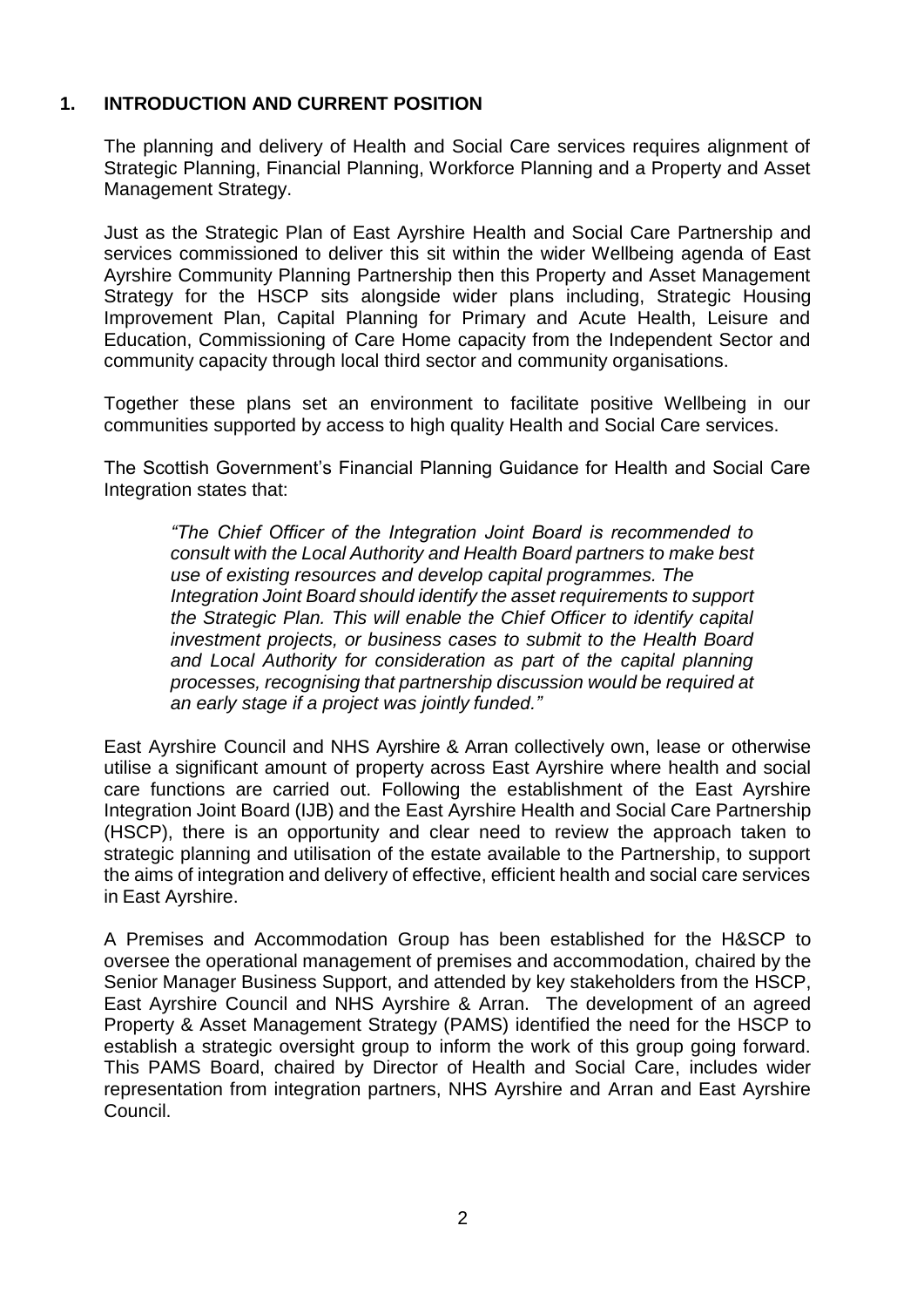#### **2. OBJECTIVES**

This strategy is ambitious, continues to be transformational when designing and developing services to ensure they are responsive to local community needs. It will endeavour to develop approaches that support overall wellbeing and in doing so, promote a trauma-informed approach to design which creates environments that inspire a sense of calm, safety, dignity, empowerment, and wellbeing for all occupants.

The key objectives of the Property & Asset Management Strategy are:

- To support the Strategic aims of the Integration Joint Board and the Community Planning Partnership.
- To gain best value from our use of property;
- To ensure that health and social care services are provided in and from fitfor-purpose, modern buildings, promote wellbeing and are trauma informed;
- To consider and maximise the use of digital and technology solutions;
- To enhance provision of health and social care services in local communities;
- To rationalise our estate in order to reinvest savings into frontline services;

#### **3. PRINCIPLES**

A number of principles will be adopted in the implementation of the Property & Asset Management Strategy, namely:

#### **1) Designing and delivering services to meet the needs of individuals, carers and communities**

Ensuring that decisions regarding the utilisation of property support delivery of the HSCP's Strategic Plan, and that our services are delivered from fit-for- purpose premises. Scottish Approach to Service Design (SAtSD) framework and principles will be utilised to ensure person centred approach to service design. <https://www.gov.scot/publications/the-scottish-approach-to-service-design/>

#### **2) Being transparent and demonstrate fairness when allocating resources;**

With significant decisions as to resource allocation being taken in the appropriate public forum - through either the IJB, Council or Health Board decision making structure and subject to a clear strategic or operational business need being articulated. This will include a focus on our localities and the specific needs of those communities.

#### **3) Delivering services to people in their local communities;**

A fundamental aim of the Public Bodies (Joint Working) (Scotland) Act 2014 is to increase the amount of health and social care services delivered in people's own homes and communities as opposed to institutional or residential settings. We ensure that our use of property is focussed on achieving that aim.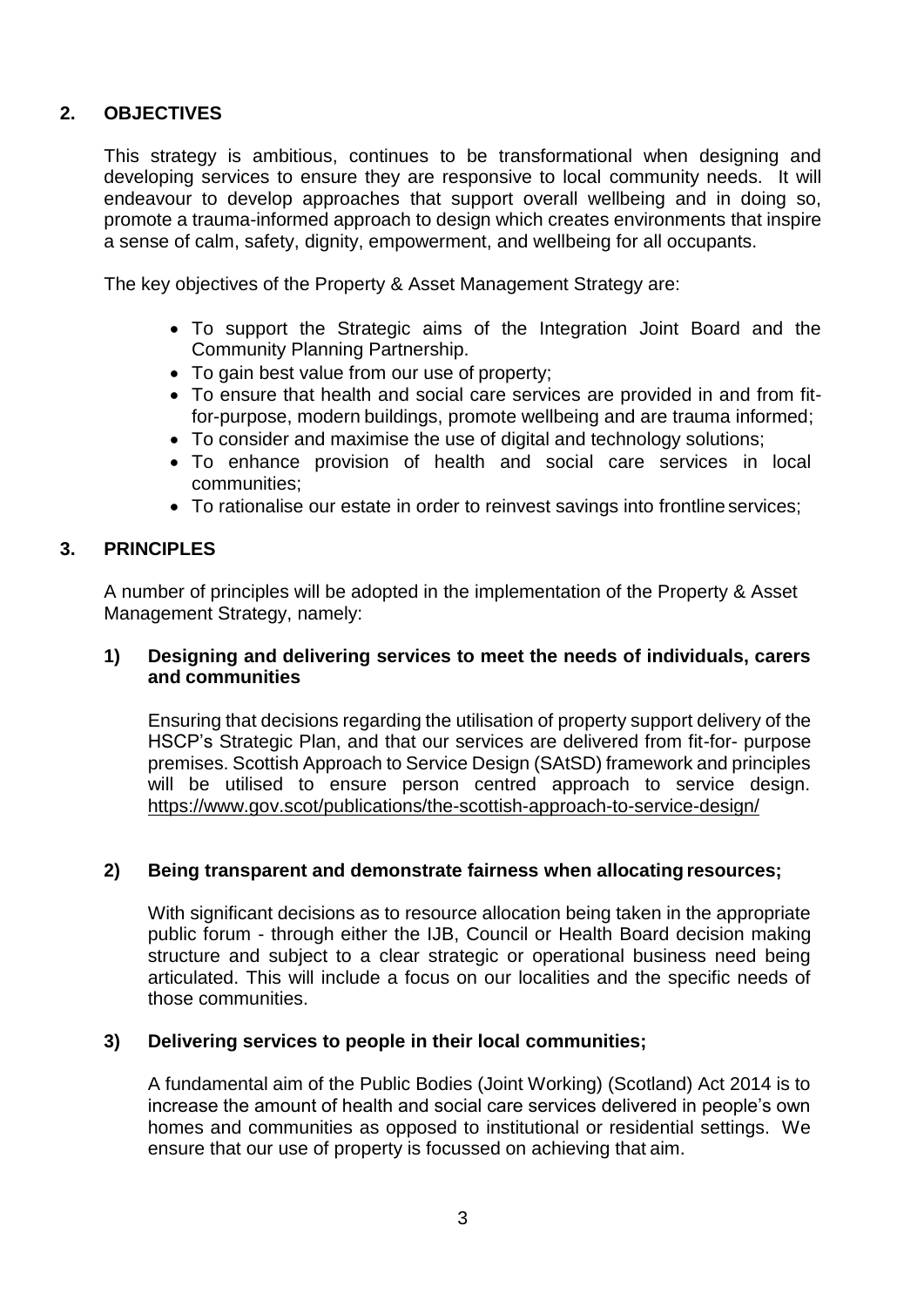#### **4) Making best use of the assets available to us**

We will effectively manage our assets, be engaged in the Transformation Plans of both East Ayrshire Council and NHS Ayrshire & Arran, and rationalise our estate where appropriate. For example, by co-locating health and social care services where this would be of benefit to patients, service users and carers.

#### **4. STRATEGIC CONTEXT**

#### **Strategic Plan and National Policy**

The East Ayrshire Health & Social Care Strategic Plan 2021-2024 states:-

*"We want to have a sustainable estate that is 'fit for purpose', that Partnership services occupy efficiently. We want to deliver health and social care services from premises that support integrated working and the wellbeing of our workforce and communities*".

In addition, the National Health and Wellbeing Outcomes which the HSCP is required by statute to work towards includes:-

#### *Outcome 9 - "Resources are used effectively and efficiently in the provision of health and social care services."*

It is within the context of both of these provisions that the objectives and principles of our Property & Asset Management Strategy have been developed, and within which decisions relating to use of property and assets will be taken.

#### **5. LINKS TO PARTNER ORGANISATION STRATEGIES**

The Property & Asset Management Strategy of the East Ayrshire Health & Social Care Partnership does not sit in isolation, and is linked closely to both East Ayrshire Council's Transformation Strategy and NHS Ayrshire & Arran's Caring for Ayrshire Programme Both partners have a collaborative approach to modernise their property and estate portfolios to include community based health and social care requirements.

Additionally the strategy takes cognisance of the Strategic Housing Investment Plan (SHIP), which sets out the priorities for investment in housing in East Ayrshire over the next five years (2018-2023) the SHIP is the housing investment delivery plan for East Ayrshire Council's Housing Strategy including the development of the housing component of the social care and housing priorities.

It is acknowledged that outwith this plan the Property and Asset Management decisions of partners in Third and Independent Sector also make an essential contribution to Wellbeing in East Ayrshire.

The long term vision of the HSCP Property & Asset Management Strategy is that the property estate available to the Partnership will be utilised across East Ayrshire for the provision of health and social care services, with those properties being modern, fit for purpose premises which are utilised to their maximum potential.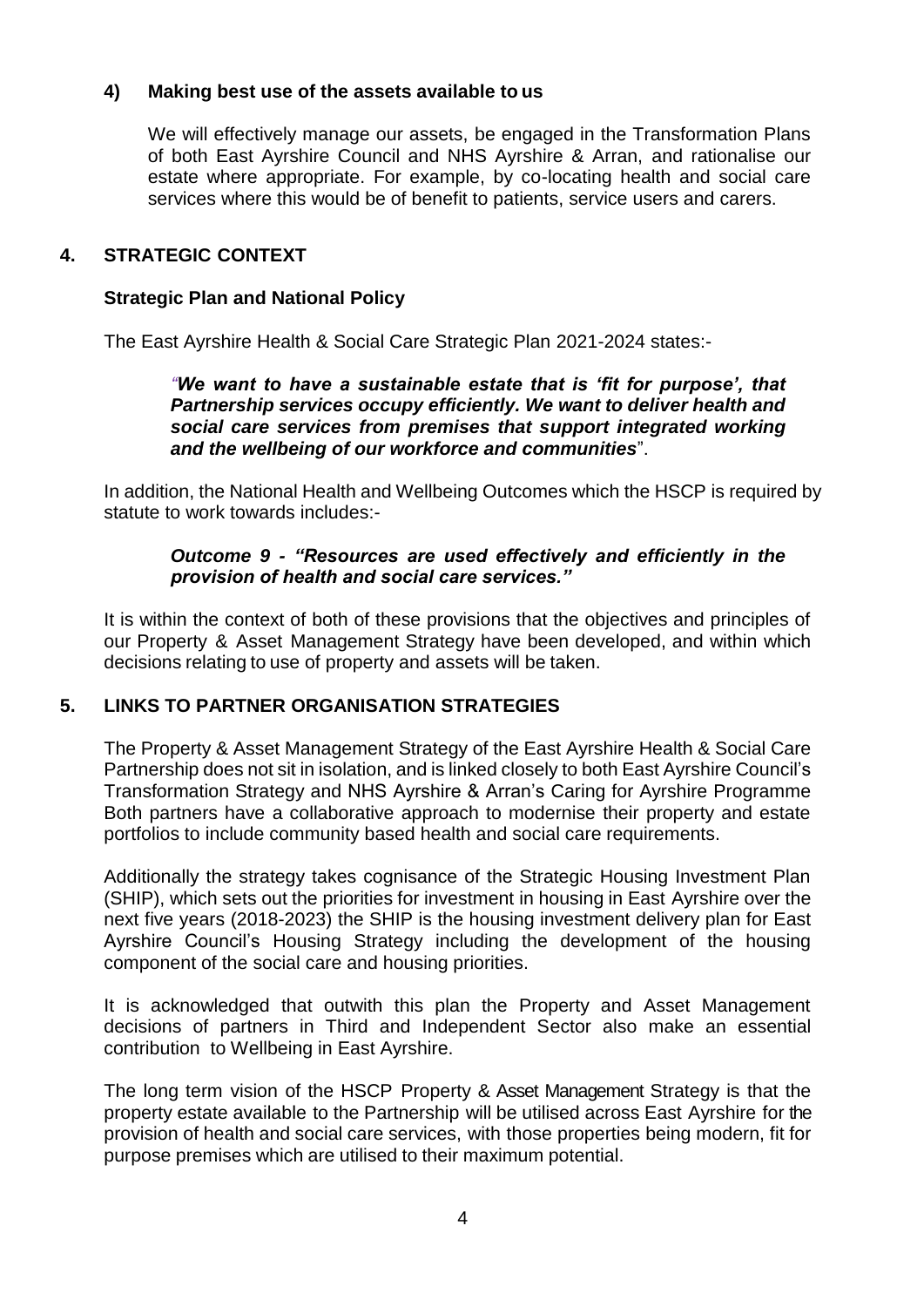There is work already underway across East Ayrshire to rationalise and modernise our property portfolio, which is focused on delivering through our 5 localities:

- Kilmarnock North; Dunlop, Lugton, Kilmaurs and Stewarton
- Irvine Valley; Hurlford, Newmilns, Galston
- Kilmarnock town centre and wider communities: New Farm Loch, Shortlees, Riccarton, Crosshouse, North west Kilmarnock
- Cumnock and surrounding communities; Mauchline, Auchinleck, Cumnock, New **Cumnock**
- Doon Valley; Patna, Dalmellington, Bellsbank, Dalrymple, Drongan and Rankinston

#### **6. GOVERNANCE**

Overall responsibility for the implementation of the Property and Asset Management Strategy rests PAMS Board which is chaired by Director of Health and Social Care with the Premises and Accommodation Group chaired by the Senior Manager Business Support overseeing the operational management of premises and accommodation.

Financial governance of all matters relating to property is through the existing governance and capital planning arrangements of East Ayrshire Council and NHS Ayrshire and Arran, acting under direction from the Integration Joint Board.

As the IJB does not own property of its own, decision making with regards to decommissioning, capital investment etc. rests with East Ayrshire Council and NHS Ayrshire & Arran, albeit with appropriate reference to the needs of the East Ayrshire Health & Social Care Partnership and any specific directions made to either body. An annual report on implementation of the Property and Asset Management Strategy will be provided to the IJB.

#### **7. MONITORING AND SCRUTINY**

Monitoring and Scrutiny of the Health and Social Care Partnership's Property and Asset Management Strategy will be primarily carried out by the IJB's Audit and Performance Committee with reference to the full IJB where appropriate. Appropriate links will also be developed with the monitoring and scrutiny arrangements of East Ayrshire Council and NHS Ayrshire & Arran as necessary.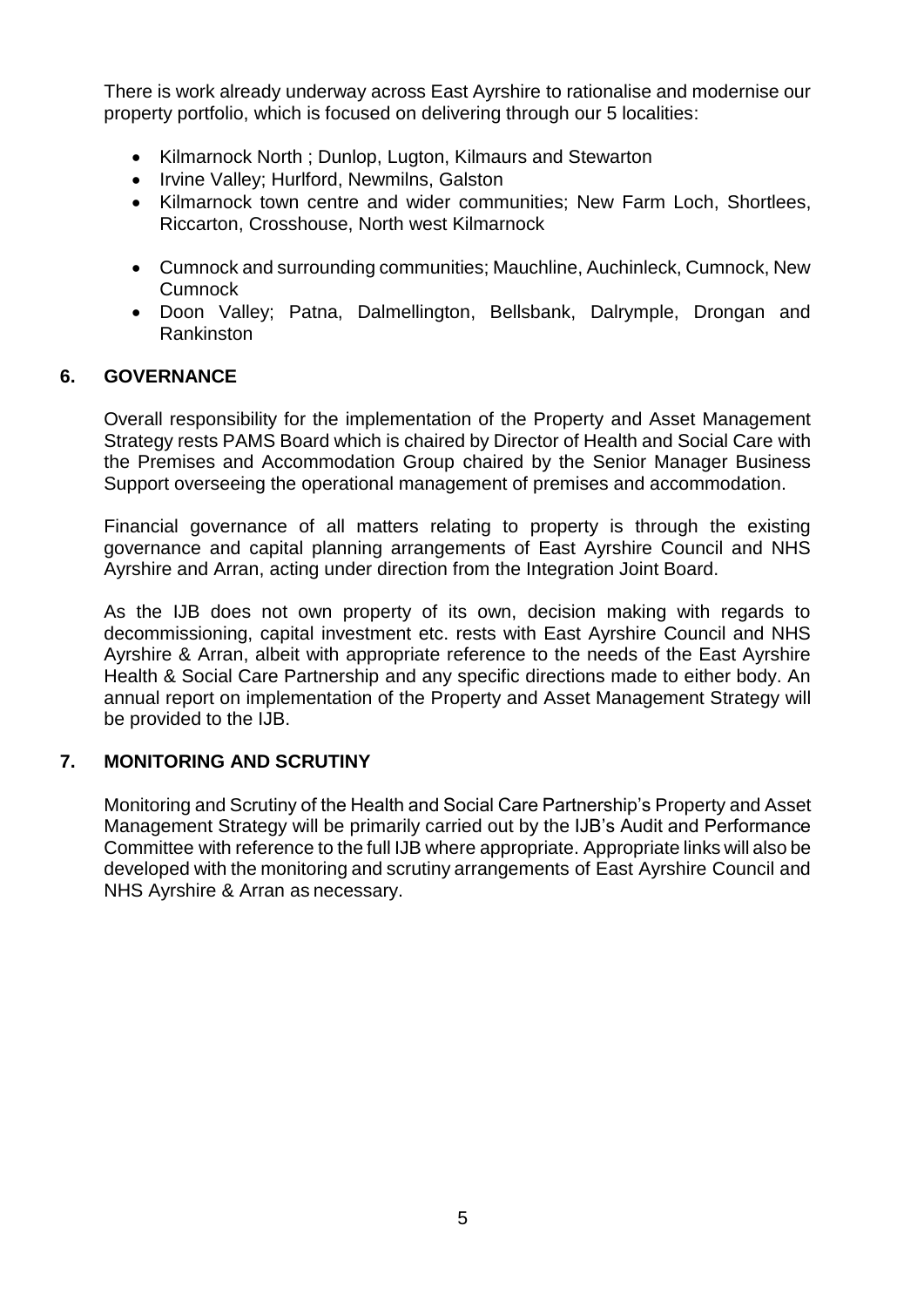### **THE FOLLOWING SECTIONS CONTAIN THE LOCALITY AND EAST AYRSHIRE WIDE STRATEGIES**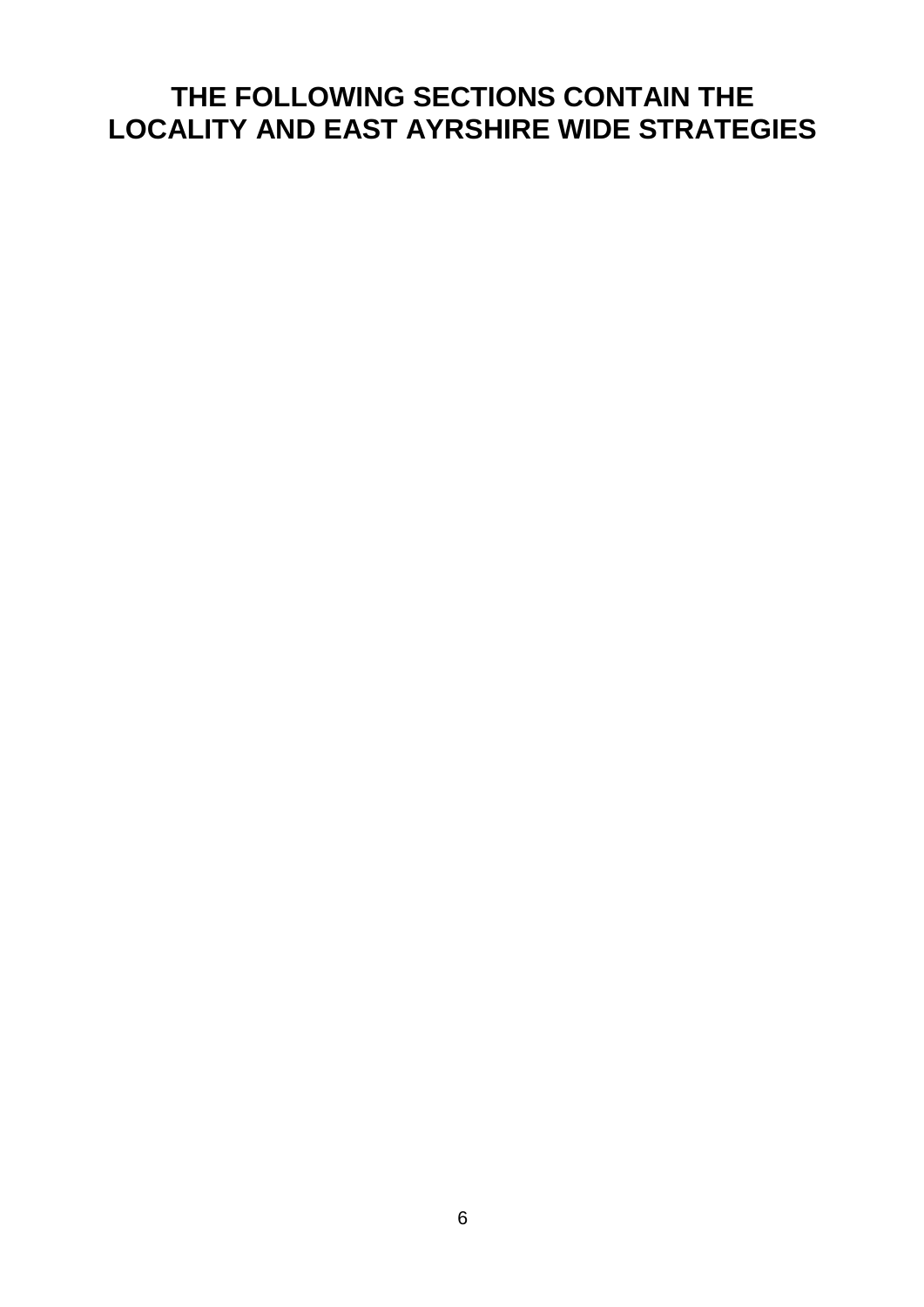| <b>Accommodation List 2018-2021</b> |                                   |                              |                                                             |  |  |
|-------------------------------------|-----------------------------------|------------------------------|-------------------------------------------------------------|--|--|
| Locality                            | <b>Property</b>                   | <b>Owned By</b>              | <b>H&amp;SCP Services</b>                                   |  |  |
| <b>North</b>                        | <b>Galston Clinic</b>             | NHS Ayrshire & Arran         | <b>District Nurses &amp; Health Visitors</b>                |  |  |
| <b>North</b>                        | <b>Hurlford Clinic</b>            | NHS Ayrshire & Arran         | <b>District Nurses &amp; Health Visitors</b>                |  |  |
| <b>North</b>                        | <b>Ross Court</b>                 | East Ayrshire Council        | Older Peoples Day Service, Short Breaks Service & Moving On |  |  |
|                                     |                                   |                              | Service                                                     |  |  |
| <b>North</b>                        | <b>Stewarton HC</b>               | NHS Ayrshire & Arran         | <b>District Nurses &amp; Health Visitors</b>                |  |  |
| <b>North</b>                        | <b>Stewarton Town House</b>       | <b>East Ayrshire Council</b> | Office Accommodation for Community Care Locality Team &     |  |  |
|                                     |                                   |                              | Day Opportunities Service                                   |  |  |
| South                               | Berryknowe                        | <b>East Ayrshire Council</b> | <b>Housing Support Service</b>                              |  |  |
| South                               | <b>Boswell Resource Centre</b>    | <b>East Ayrshire Council</b> | <b>Older People Day Service</b>                             |  |  |
| South                               | <b>Catrine Centre</b>             | <b>East Ayrshire Council</b> | <b>Older Peoples Day Service</b>                            |  |  |
| South                               | Cumnock HC                        | NHS Ayrshire & Arran         | <b>District Nurses &amp; Health Visitors</b>                |  |  |
| South                               | Dalmellington Area Centre         | <b>East Ayrshire Council</b> | District Nurses & Health Visitors & Care at Home Team       |  |  |
| South                               | Drongan RC                        | NHS Ayrshire & Arran         | <b>District Nurses &amp; Health Visitors</b>                |  |  |
| South                               | <b>East Ayrshire Community</b>    | Leased from BAM              | <b>Community Hospital</b>                                   |  |  |
|                                     | Hospital                          |                              |                                                             |  |  |
| South                               | <b>Ellisland Court</b>            | East Ayrshire Council        | <b>Older Peoples Day Service</b>                            |  |  |
| South                               | <b>Muirkirk Clinic</b>            | NHS Ayrshire & Arran         | <b>District Nurses &amp; Health Visitors</b>                |  |  |
| South                               | <b>Netherthird Clinic</b>         | NHS Ayrshire & Arran         | District Nurses & Health Visitors & Mental Health Team      |  |  |
| South                               | <b>New Cumnock</b>                | East Ayrshire Council        | <b>Older Peoples Day Service</b>                            |  |  |
| South                               | <b>Newmilns Clinic</b>            | NHS Ayrshire & Arran         | <b>District Nurses &amp; Health Visitors</b>                |  |  |
| South                               | Patna Day Centre                  | East Ayrshire Council        | <b>Older Peoples Day Service</b>                            |  |  |
| South                               | Patna RC                          | NHS Ayrshire & Arran         | <b>District Nurses &amp; Health Visitors</b>                |  |  |
| South                               | <b>Riverside Resource Centre</b>  | East Ayrshire Council        | Day Opportunities Service                                   |  |  |
| South                               | Rothesay House, Cumnock           | <b>East Ayrshire Council</b> | <b>Office Location for H&amp;SCP Services</b>               |  |  |
| South                               | <b>Sunnyside Children's House</b> | <b>East Ayrshire Council</b> | <b>Children's Residential House</b>                         |  |  |
| Kilmarnock                          | <b>Balmoral Road</b>              | <b>East Ayrshire Council</b> | Office Accommodation for H&SCP Teams & Day Opportunities    |  |  |
|                                     |                                   |                              | Service                                                     |  |  |
| Kilmarnock                          | <b>Benrig Children's House</b>    | <b>East Ayrshire Council</b> | <b>Children's Residential House</b>                         |  |  |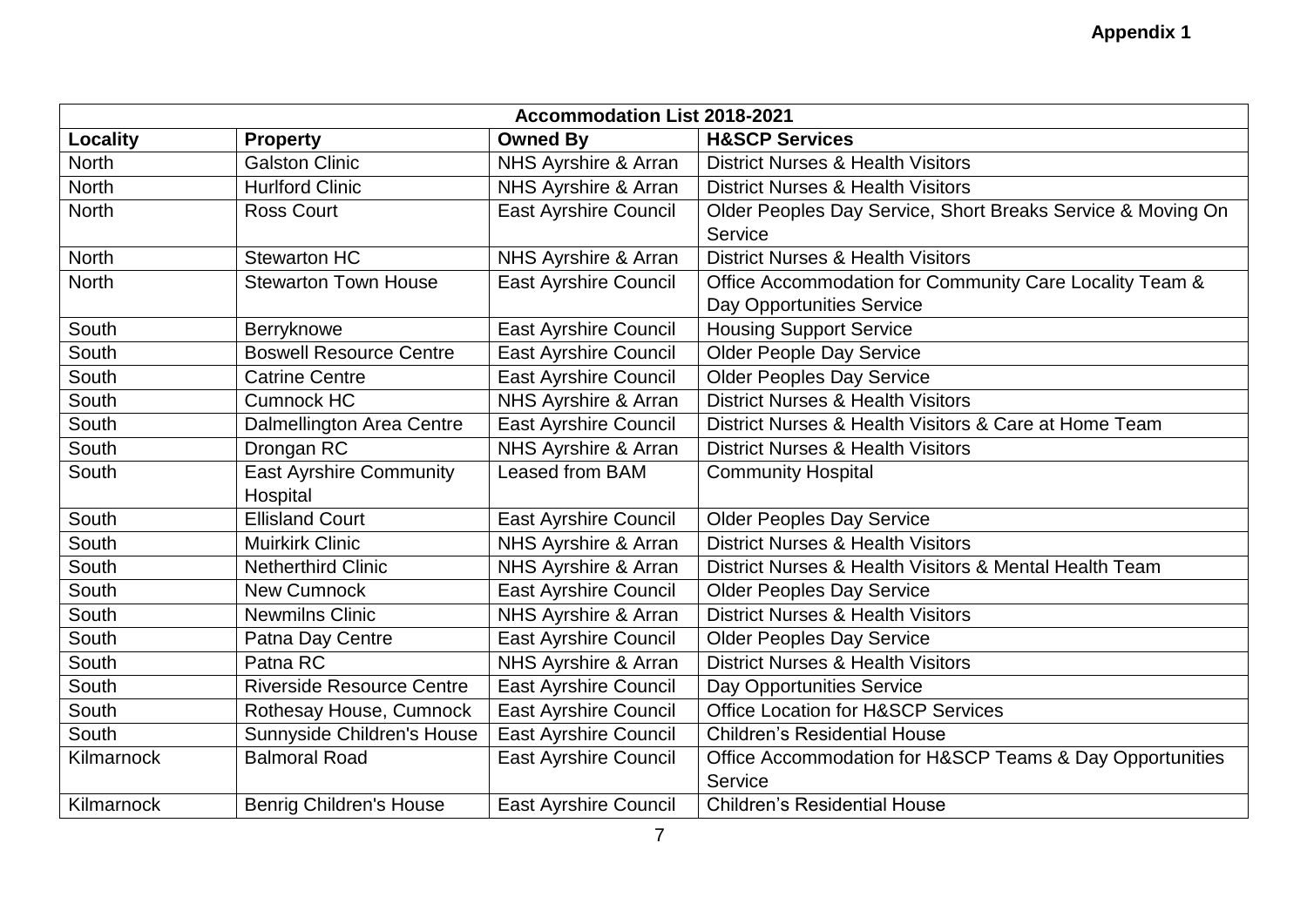| Kilmarnock                | <b>Central Clinic</b>           | NHS Ayrshire & Arran           | <b>District Nurses &amp; Health Visitors</b>                 |
|---------------------------|---------------------------------|--------------------------------|--------------------------------------------------------------|
| Kilmarnock                | <b>Crosshouse Resource</b>      | <b>East Ayrshire Council</b>   | <b>District Nurses &amp; Health Visitors</b>                 |
|                           | Centre                          |                                |                                                              |
| Kilmarnock                | Kirklandside Day Hospital       | NHS Ayrshire & Arran           | Day Services & Community Rehabilitation                      |
| Kilmarnock                | <b>Montgomery Place</b>         | East Ayrshire Council          | <b>Children's Residential House</b>                          |
|                           | <b>Children's House</b>         |                                |                                                              |
| Kilmarnock                | North West Kilmarnock Area      | <b>East Ayrshire Council</b>   | Mental Health and Learning Disability Services               |
|                           | Centre                          |                                |                                                              |
| Kilmarnock                | <b>Rosebank Resource Centre</b> | <b>East Ayrshire Council</b>   | <b>Older Peoples Day Service</b>                             |
| Kilmarnock                | Sir Alexander Fleming           | <b>East Ayrshire Council</b>   | Day Opportunities Service                                    |
|                           | Centre                          |                                |                                                              |
| Kilmarnock                | The Johnnie Walker Bond         | <b>East Ayrshire Council</b>   | Office Accommodation for H&SCP Teams                         |
| Kilmarnock                | <b>Treeswoodhead Clinic</b>     | NHS Ayrshire & Arran           | <b>District Nurses &amp; Health Visitors</b>                 |
| East Ayrshire Wide        | <b>Bentick Centre</b>           | NHS Ayrshire & Arran           | <b>East Ayrshire Addiction Services</b>                      |
| <b>East Ayrshire Wide</b> | <b>Crosshouse Campus</b>        | NHS Ayrshire & Arran           | Office Base for Mental Health and Addiction Services Teams & |
|                           |                                 |                                | <b>AHP Teams</b>                                             |
| <b>East Ayrshire Wide</b> | <b>HMP Kilmarnock</b>           | <b>Scottish Prison Service</b> | <b>Justice Healthcare Services</b>                           |
| East Ayrshire Wide        | <b>Lister Centre</b>            | NHS Ayrshire & Arran           | Out of Hours Service and Crisis Mental Health Services Base  |
| East Ayrshire Wide        | London Road                     | <b>East Ayrshire Council</b>   | <b>HSCP Directorate Office Base</b>                          |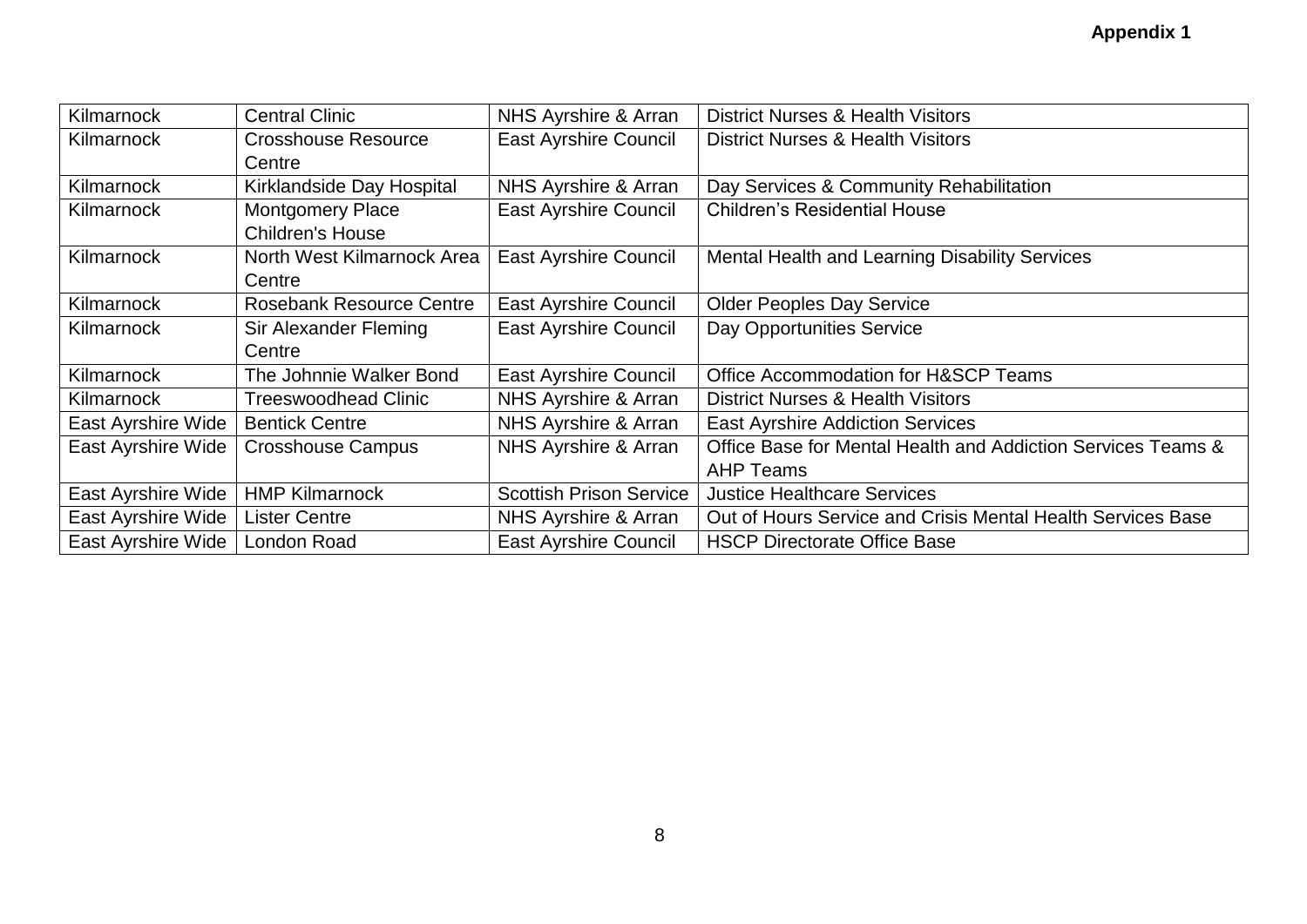|                            |                                                                     | PAMS Action Plan 2018-21                                                                                                     |                                          |                                                                                                                                                                                                                                                                                                                                             |                                                                                                                                                                          |
|----------------------------|---------------------------------------------------------------------|------------------------------------------------------------------------------------------------------------------------------|------------------------------------------|---------------------------------------------------------------------------------------------------------------------------------------------------------------------------------------------------------------------------------------------------------------------------------------------------------------------------------------------|--------------------------------------------------------------------------------------------------------------------------------------------------------------------------|
| Locality                   | <b>Issue</b>                                                        | <b>Proposal</b>                                                                                                              | <b>Partners</b>                          | <b>Progress</b>                                                                                                                                                                                                                                                                                                                             | <b>Outcome</b>                                                                                                                                                           |
| <b>North</b>               | <b>Galston - HSCP</b><br>Presence in<br><b>Town Centre</b>          | To review options of $a \mid NHS$ AA, EAC<br>Wellbeing Centre within new  <br>build.                                         | and GP Practice                          | Not progressed                                                                                                                                                                                                                                                                                                                              | Completed no<br>further action                                                                                                                                           |
| North and Northern<br>Area | Stewarton (and<br>wider area) $-$<br><b>HSCP and GP</b><br>Practice | To review accommodation<br>options for services as a<br>result of increased demand<br>demographic<br>to<br>due<br>pressures. | <b>NHS</b><br>AA, EAC<br>and GP Practice | A Stakeholder Event took<br>place on Saturday 19th<br>February 2020 to facilitate<br>discussion<br>with<br>local<br>residents, third parties and<br>clinicians with regards to<br>future provision of health<br>services<br>care<br>within<br>Stewarton.                                                                                    | Project has not<br>been progressed<br>further due to the<br><b>COVID Pandemic</b><br>and will therefore<br>roll forward to the<br>2021-2024 Action<br>Plan.              |
| South                      | East Ayrshire<br>Community<br>Hospital                              | future<br>To<br>analyse<br>requirement for this building.                                                                    | NHS AA and EAC                           | A Stakeholder & Planning<br>Event took place on Friday<br>25 <sup>th</sup><br>October 2019 to<br>facilitate discussion with<br>local residents, third parties,<br>staff<br>social<br>care<br>and<br>clinicians with regards to<br>future provision of health<br>and social care services<br>within Cumnock and the<br>wider South Locality. | Project has been<br>delayed due to the<br><b>COVID Pandemic</b><br>and will therefore<br>roll forward to the<br>2021<br>2024<br>$\overline{\phantom{m}}$<br>Action Plan. |
| South                      | <b>Menzies Court</b>                                                | Relocate all staff from this<br><b>Premises</b>                                                                              | Leased from<br><b>Bield Housing</b>      | Relocated all staff from this<br>premises in 2018 and lease<br>was terminated                                                                                                                                                                                                                                                               | Completed                                                                                                                                                                |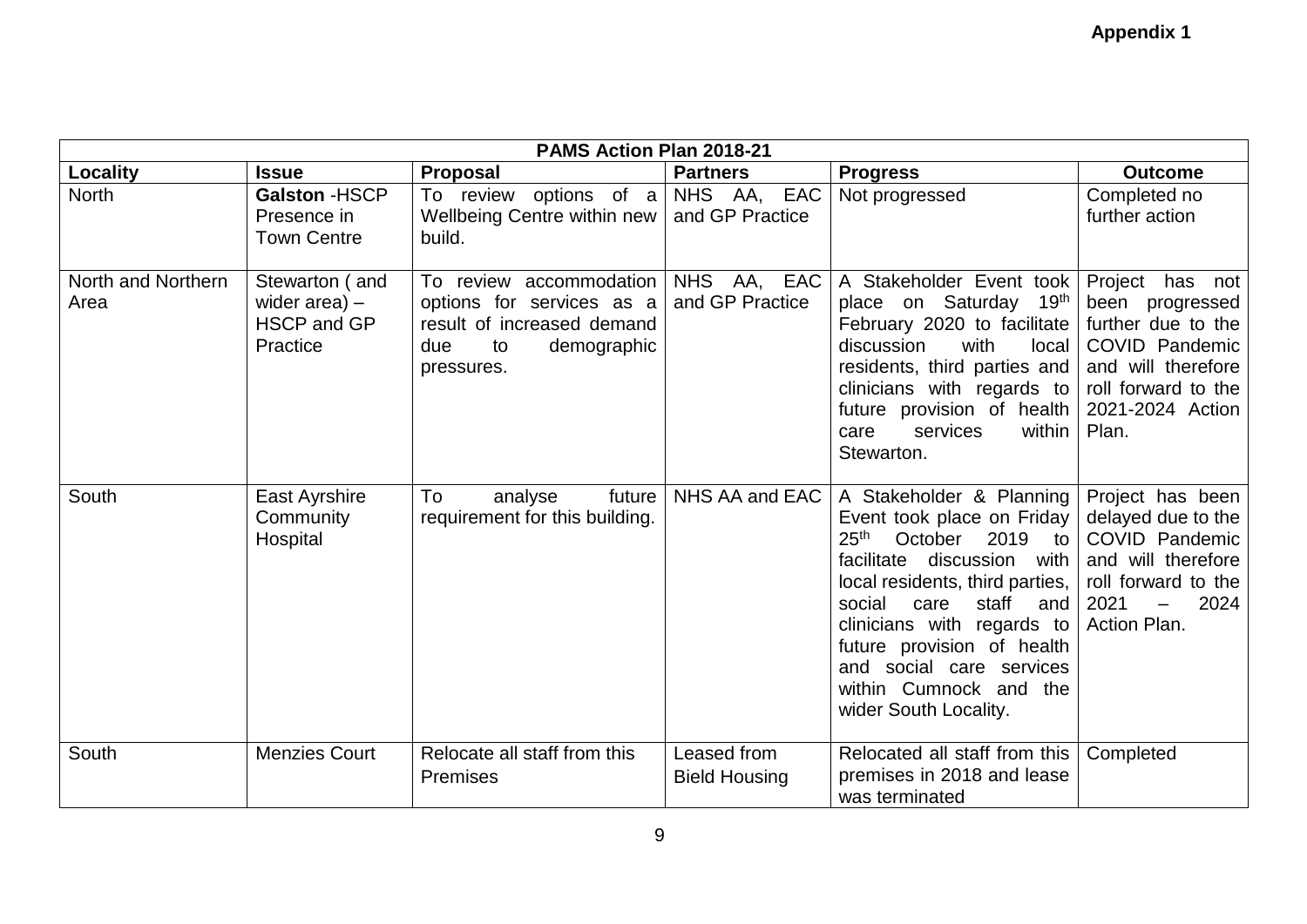| South      | <b>Netherthird Clinic</b>                                      | To relocate NHS MH Team<br>to Rothesay House.                           | NHS AA and EAC                               | This project will commence<br>as Phase 3 of the NWKAC<br>Project.                                                                                                                                    | will<br>Project<br>be<br>progressed<br>in<br>$2021 - 24$ Action<br>Plan.                                                                                                                                                                     |
|------------|----------------------------------------------------------------|-------------------------------------------------------------------------|----------------------------------------------|------------------------------------------------------------------------------------------------------------------------------------------------------------------------------------------------------|----------------------------------------------------------------------------------------------------------------------------------------------------------------------------------------------------------------------------------------------|
| South      | <b>Primary Care</b><br>Service                                 | review Primary<br>Care<br>To<br>provision in localities.                | <b>NHS</b><br>EAC<br>AA,<br>and GP Practices | This work has been delayed<br>due to the COVID Pandemic<br>and will be progressed by<br>the Programme Lead for<br><b>MDT &amp; Service Integration</b><br>as part of Primary Care<br>Transformation. | Project will be roll<br>forward<br>to<br>the<br>2021-2024 Action<br>Plan.                                                                                                                                                                    |
| Kilmarnock | Kirklandside Day<br>Hospital - Day<br><b>Services Hospital</b> | To relocate NHS employees<br>based at this location.                    | NHS AA and<br><b>EAC</b>                     | Kirklandside<br>Hospital<br>Closed in November 2018.                                                                                                                                                 | Completed<br>no<br>further action.                                                                                                                                                                                                           |
| Kilmarnock | North West<br><b>Kilmarnock Area</b><br>Centre                 | To relocate NHS MH Team<br>from Lister Street to<br>NWKAC.              | NHS AA and<br><b>EAC</b>                     | This project will commence<br>as Phase 2 of the NWKAC<br>Project.                                                                                                                                    | Project<br>will<br>be<br>progressed<br>in<br>$2021 - 24$<br>Action<br>Plan.                                                                                                                                                                  |
| Kilmarnock | The Johnnie<br><b>Walker Bond</b>                              | To co-locate Community,<br><b>Health and Care Teams</b><br>within TJWB. | NHS AA and<br><b>EAC</b>                     | <b>HSCP</b><br>&<br>Managers<br><b>Employees</b><br>relocated<br>to<br>TJWB between May and<br>November 2019.                                                                                        | Other<br><b>EAC</b><br><b>Services</b><br>relocating<br>to<br><b>TJWB</b><br>with<br>Enhanced<br>Smarter Working,<br>including<br>piloting<br>an electronic desk<br>allocation system,<br>to be progressed<br>in 2021 - 2024<br>Action Plan. |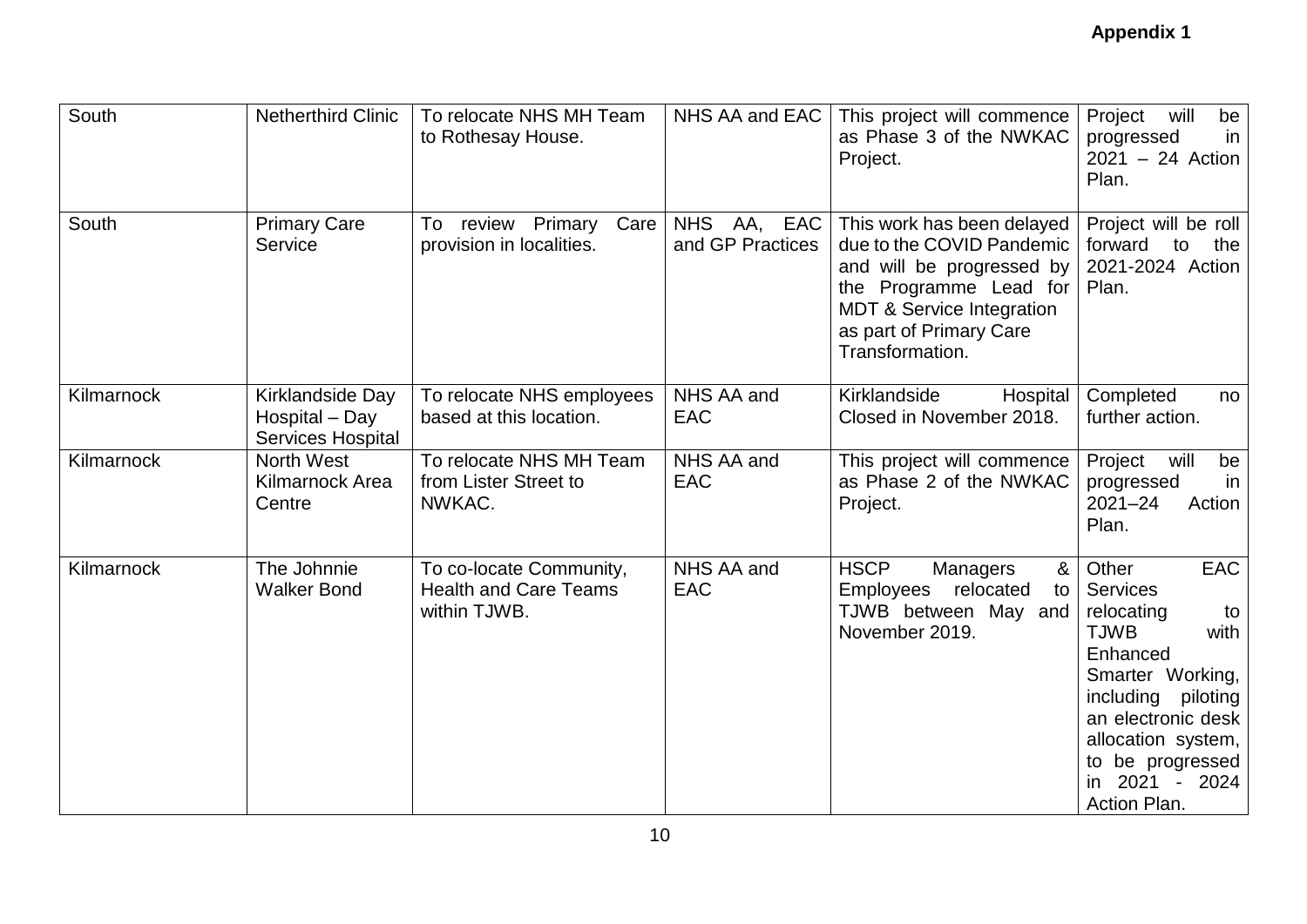| Kilmarnock         | <b>Bentick Centre</b>                                                                     | To review solutions for the<br>delivery of clinical services<br>from alternative locations. | NHS AA and<br><b>EAC</b>        | The relocation of staff from<br>Bentinck Centre is<br>the<br>Phase 1 of the NWKAC<br>Project. Phase 1 was being<br>progressed in early 2020<br>and was put on hold due to<br>the COVID Pandemic. This<br>project<br>has<br>now<br>re-<br>with<br>commenced<br>sub-<br>contractor now onsite in the<br>NWKAC. | Project<br>will<br>continue<br>be<br>to<br>progressed<br>in<br>2021<br>2024<br>Action Plan. |
|--------------------|-------------------------------------------------------------------------------------------|---------------------------------------------------------------------------------------------|---------------------------------|--------------------------------------------------------------------------------------------------------------------------------------------------------------------------------------------------------------------------------------------------------------------------------------------------------------|---------------------------------------------------------------------------------------------|
| Kilmarnock         | Other EAC<br>and<br><b>NHS</b><br>AA<br>accommodation                                     | Continue ongoing review of<br>existing accommodation.                                       | NHS AA and<br><b>EAC</b>        | This work was put on hold<br>due to the COVID Pandemic<br>however the Premises and<br>Accommodation Group re-<br>commenced in August 2020<br>and operational issues and<br>relocation requests<br>are<br>being progressed.                                                                                   | <b>This</b><br>work<br>is<br>ongoing and will<br>continue in $2021 -$<br>2024 Action Plan.  |
| Kilmarnock         | <b>Primary Care</b><br>Service                                                            | To review Primary Care<br>provision in localities.                                          | NHS AA, EAC<br>and GP Practices | This work has been delayed<br>due to the COVID Pandemic<br>and will be progressed by<br>the Programme Lead for<br><b>MDT &amp; Service Integration</b><br>as part of Primary Care<br>Transformation.                                                                                                         | This will be rolled<br>forward<br>into the<br>2024<br>2021<br>Action Plan.                  |
| East Ayrshire Wide | <b>Civic Centre</b><br>North - HSCP<br><b>Protection Team</b><br><b>Office Base North</b> | Relocate team to TJWB                                                                       | East Ayrshire<br>Council        | all HSCP Staff relocated to<br><b>TJWB</b> in 2019                                                                                                                                                                                                                                                           | Completed                                                                                   |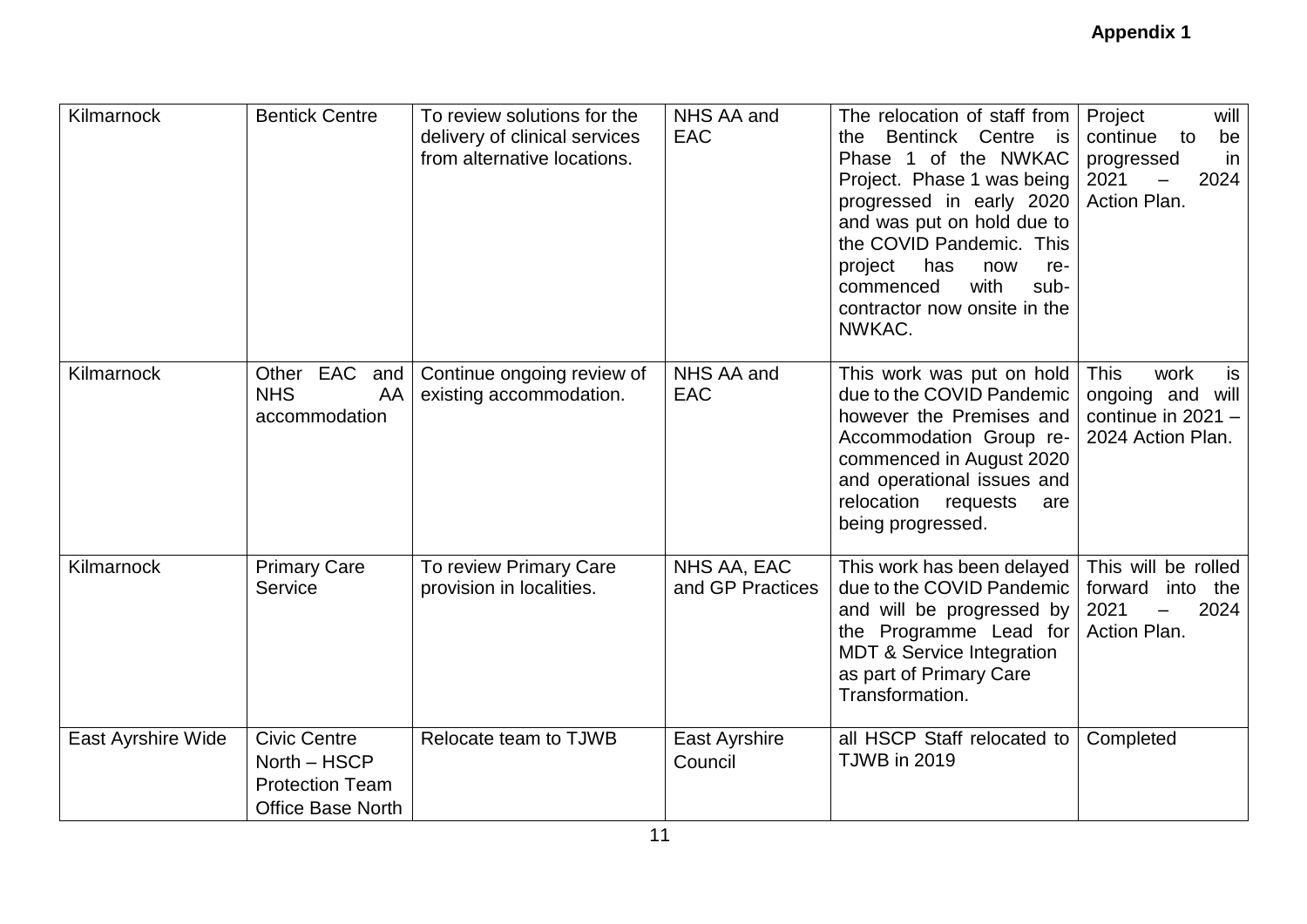| East Ayrshire Wide | Crosshouse<br>Campus                                         | To co-locate Out of Hours<br>services and Out of Hours<br>Mental Health services.                                                                       | NHS AA and<br><b>EAC</b>       | work was escalated<br>This<br><b>COVID</b><br>due<br>to<br>the<br>Pandemic.                                                                                                                            | Completed<br>no<br>further action.                                                        |
|--------------------|--------------------------------------------------------------|---------------------------------------------------------------------------------------------------------------------------------------------------------|--------------------------------|--------------------------------------------------------------------------------------------------------------------------------------------------------------------------------------------------------|-------------------------------------------------------------------------------------------|
| East Ayrshire Wide | <b>Strategic Housing</b><br><b>Investment Plan</b><br>(SHIP) | To provide supported<br>accommodation for adults<br>with additional support<br>needs within various<br>locations in East Ayrshire.                      | <b>EAC</b>                     | Work has been delayed due<br>to the COVID Pandemic.                                                                                                                                                    | Work will be rolled<br>into the $2021 -$<br>2024 Action Plan<br>in line with the<br>SHIP. |
| East Ayrshire Wide | <b>HSCP</b><br>Management<br>Team                            | To relocate the team to<br><b>Civic Centre South</b>                                                                                                    | NHS AA and<br><b>EAC</b>       | relocated<br>Team<br>The<br>to<br>Johnnie Walker Bond.                                                                                                                                                 | Completed<br>no<br>further action.                                                        |
| East Ayrshire Wide | <b>Primary Care</b><br><b>Services</b>                       | <b>Ambitious for Ayrshire</b><br>programme identified the<br>need to review in line with<br>new GP contract the<br>premises utilised by GP<br>practices | NHS AA and GP                  | EAIJB has lead partnership<br>responsibility for Primary<br>Care and GP contractual<br>Primary<br>arrangements.<br>Improvement<br>Plan<br>Care<br>(PCIP)<br>2018-21<br>has<br>oversight of this action | In progress as part<br>of PCIP - will be<br>included in 2021-<br>24 Action Plan           |
| East Ayrshire Wide | <b>HMP Kilmarnock</b>                                        | To improve the provision of<br>healthcare by review of<br>accommodation in<br>collaboration with SPS and<br><b>SERCO</b>                                | NHSAA, SPS and<br><b>SERCO</b> | action<br>separate<br>plan  <br>A<br>(Appendix 2 ) is in place<br>through leadership of Head<br>of Service<br>to oversee<br>progress                                                                   | Some progress -<br>will be included in<br>2021-24<br>Action<br>Plan                       |
| East Ayrshire Wide | Day Services                                                 | To review current buildings,<br>ensuring utilisation that both<br>maximises use of the<br>facilities, and provides best<br>outcomes for service users.  | <b>EAC</b>                     | A BVSR of Day Services<br>has been completed (2020)<br>and implementation plan is<br>place<br>and<br>will<br>be<br>in.<br>progressed                                                                   | Some progress -<br>will be included in<br>2021-24<br>Action<br>Plan                       |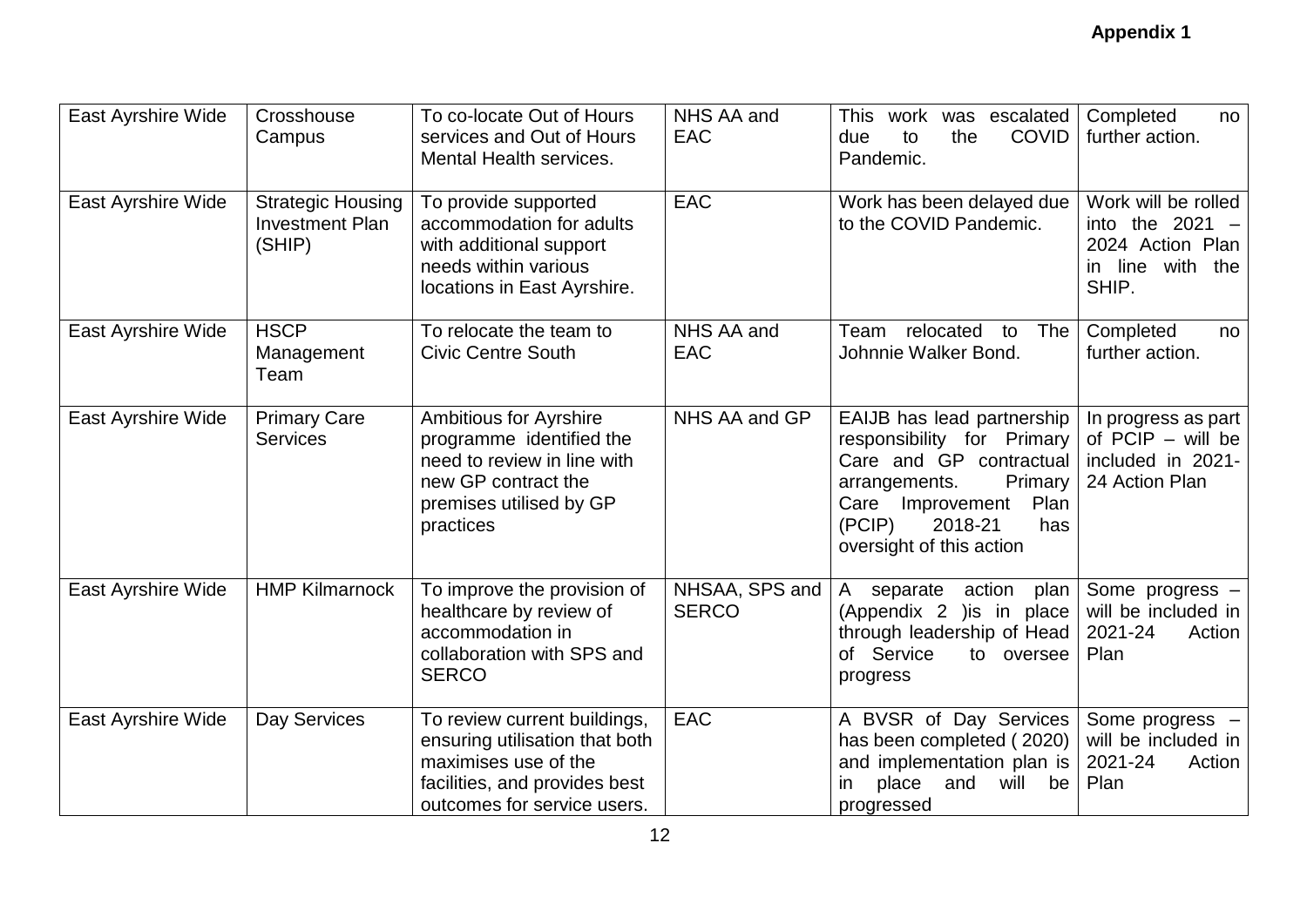| East Ayrshire Wide | Children's<br>services                     | To increase the amount of<br>internal residential provision<br>which will increase flexibility<br>and placement choice.                                                                   | <b>EAC</b>   | A BVSR is underway $-$ the $\vert$ To be included in<br>option appraisal will include  <br>accommodation s part of an  <br>implementation<br>plan.<br>Completion date for BVSR<br>is April 2021. | 2021-24<br>Action<br>Plan                  |
|--------------------|--------------------------------------------|-------------------------------------------------------------------------------------------------------------------------------------------------------------------------------------------|--------------|--------------------------------------------------------------------------------------------------------------------------------------------------------------------------------------------------|--------------------------------------------|
| East Ayrshire Wide | <b>Estate</b><br>Investment<br>Maintenance | To identify building elements<br>which need repair or<br>replacement to support the<br>planning for future work.                                                                          | NHSAA/EAC    | Rolling programme                                                                                                                                                                                | 2021-24<br>Add<br>to<br><b>Action Plan</b> |
| East Ayrshire Wide | Agile/Mobile<br>working                    | To scope and deliver<br>agile/mobile working<br>across the estate, including<br>the IT systems and<br>connectivity to meet the<br>hot-desking requirements<br>of the various staff groups | NHSAA/EAC    | Rolling programme                                                                                                                                                                                | 2021-24<br>Add<br>to<br>Action Plan.       |
| East Ayrshire Wide | <b>Record Storage</b>                      | To centralise all NHS Mental<br><b>Health and Learning</b><br>Disability Case Files as part<br>of the co-location of Mental<br><b>Health Services in</b><br>Kilmarnock.                   | <b>NHSAA</b> | A plan has been developed<br>to oversee this review and<br>will align with the relocation<br>of staff.                                                                                           | to 2021-24<br>Add<br>Action Plan.          |
| East Ayrshire Wide | Accommodation<br>portfolio                 | An ongoing review of the<br>accommodation needs and<br>requirements across<br>centrally managed services                                                                                  | NHSAA/EAC    | Rolling<br>of <sub>1</sub><br>programme<br>review of accommodation<br>requirements                                                                                                               | Add<br>2021-24<br>to<br><b>Action Plan</b> |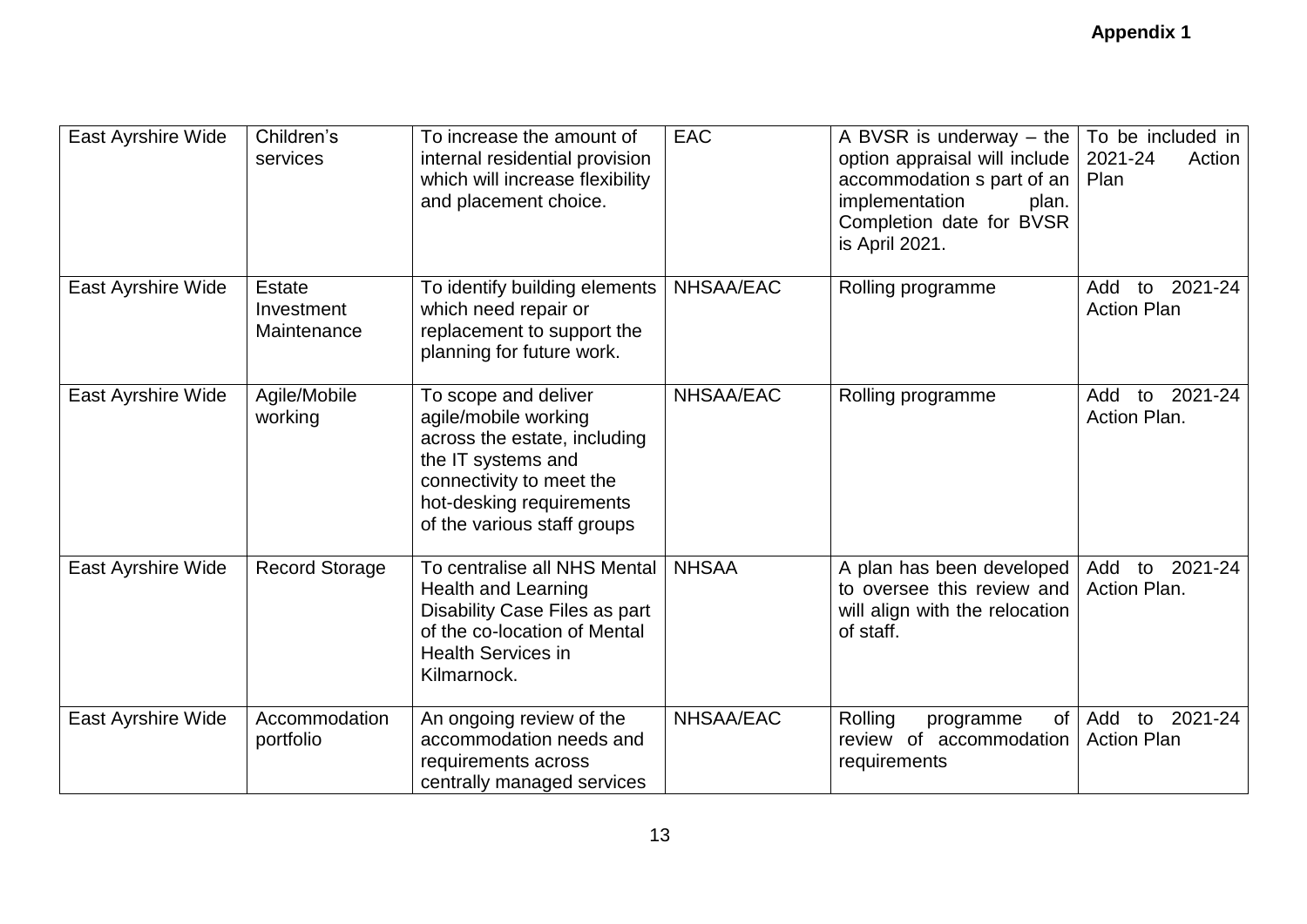#### **HMP Kilmarnock**

Her Majesty's Inspectorate of Prisons (HMIP) inspected HMP Kilmarnock in November 2016 and the Healthcare Improvement Plan included the following property issues:-

| <b>CONCERNS</b>                                                                                             | <b>ACTION</b>                                                                                                                                                                                                                                    |
|-------------------------------------------------------------------------------------------------------------|--------------------------------------------------------------------------------------------------------------------------------------------------------------------------------------------------------------------------------------------------|
| Healthcare physical infrastructure is hindering<br>the ability to deliver core and specialist clinics.      | Work in partnership with SERCO and SPS in formulating and submitting a business case<br>proposing renovations to existing Healthcare Department ensuring that the space is fit for<br>purpose to enable all services to be delivered effectively |
| Due to the current lack of appropriate rooms<br>progression of MH group work has been<br>restricted         | Work in partnership with SERCO to ensure appropriate PCO cover to ensure group work can<br>be progressed out of hours.                                                                                                                           |
| Triage room not fit-for- purpose                                                                            | Triage rooms will no longer be used for any clinical intervention. These rooms will only be used<br>for administration of medications.                                                                                                           |
| Due to the current lack of appropriate rooms<br>progression of Addiction group work has been<br>restricted. | Review clinic room availability to allow Addiction group work to be accommodated                                                                                                                                                                 |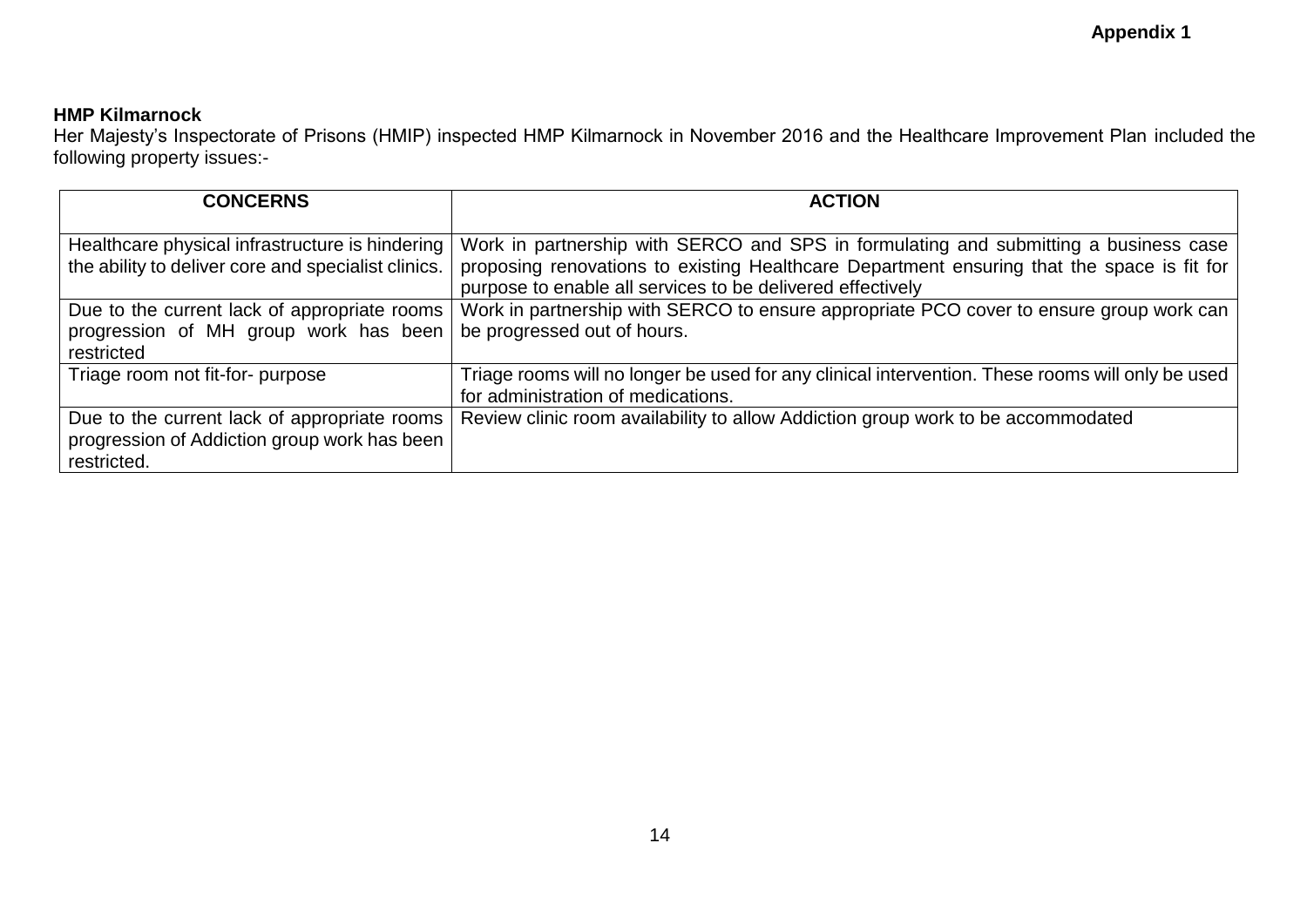|                            | PAMS Action Plan 2021-24                                                                                |                                                                                                                                                                                                                                                                                                                                                                                    |                                             |                                                                                                                                                                                                                                                                                                                                                                                                                                                                                                                                                                                                                                                                                                                                |  |
|----------------------------|---------------------------------------------------------------------------------------------------------|------------------------------------------------------------------------------------------------------------------------------------------------------------------------------------------------------------------------------------------------------------------------------------------------------------------------------------------------------------------------------------|---------------------------------------------|--------------------------------------------------------------------------------------------------------------------------------------------------------------------------------------------------------------------------------------------------------------------------------------------------------------------------------------------------------------------------------------------------------------------------------------------------------------------------------------------------------------------------------------------------------------------------------------------------------------------------------------------------------------------------------------------------------------------------------|--|
| Locality                   | <b>Issue</b>                                                                                            | <b>Proposal</b>                                                                                                                                                                                                                                                                                                                                                                    | <b>Partners</b>                             |                                                                                                                                                                                                                                                                                                                                                                                                                                                                                                                                                                                                                                                                                                                                |  |
| North and Northern<br>Area | Stewarton (and<br>wider area) $-$<br><b>HSCP and GP</b><br>Practice                                     | To review accommodation<br>options for services as a<br>result of increased demand<br>due<br>to<br>demographic<br>pressures.                                                                                                                                                                                                                                                       | <b>NHS</b><br>AA,<br>EAC<br>and GP Practice | A Stakeholder Event took place on Saturday 19th<br>February 2020 to facilitate discussion with local<br>residents, third parties and clinicians with regards<br>to future provision of health care services within<br>Stewarton.                                                                                                                                                                                                                                                                                                                                                                                                                                                                                               |  |
| South                      | Doon Campus                                                                                             | To review options of a<br><b>Wellbeing Centre within new</b><br>build.                                                                                                                                                                                                                                                                                                             | EAC, NHS AA<br>and GP Practice.             | HSCP High Level Key Requirements Meeting<br>took place on Monday 8th February 2021.                                                                                                                                                                                                                                                                                                                                                                                                                                                                                                                                                                                                                                            |  |
| South                      | <b>Cumnock Health</b><br>and Wellbeing Hub<br>(incorporating East<br>Ayrshire<br>Community<br>Hospital) | The model of Health and<br>wellbeing for the Cumnock<br>Area<br>Surrounding<br>and<br>Villages will respond to the<br>strategic requirements of<br>East Ayrshire Health<br>&<br>Social Care Partnership and<br>Caring for Ayrshire & inform<br>the<br>required<br>built<br>environment of East Ayrshire<br>Community Hospital<br>and<br>other facilities within this<br>community. | NHS AA and EAC                              | The whole system Health and Wellbeing model<br>for the Cumnock Locality (of which EACH is<br>part) is well developed to respond to the<br>strategic requirements and will be refined further<br>via the Steering Group to align with the<br>development of the overarching model of care<br>as part of the Caring for Ayrshire programme<br>The Clinical Model and Workforce model at<br>EACH is nearing completion informed by<br>significant engagement of stakeholders. This<br>has informed the required inpatient care<br>requirements and bed capacity and when<br>approved will inform any adaptations or<br>reconfiguration required within the NHS Capital<br>Plan to the building to deliver the model<br>optimally. |  |
| South                      | <b>Netherthird Clinic</b>                                                                               | To relocate NHS MH Team<br>to Rothesay House.                                                                                                                                                                                                                                                                                                                                      | NHS AA and EAC                              | This project will commence as Phase 3 of the<br><b>NWKAC Project.</b>                                                                                                                                                                                                                                                                                                                                                                                                                                                                                                                                                                                                                                                          |  |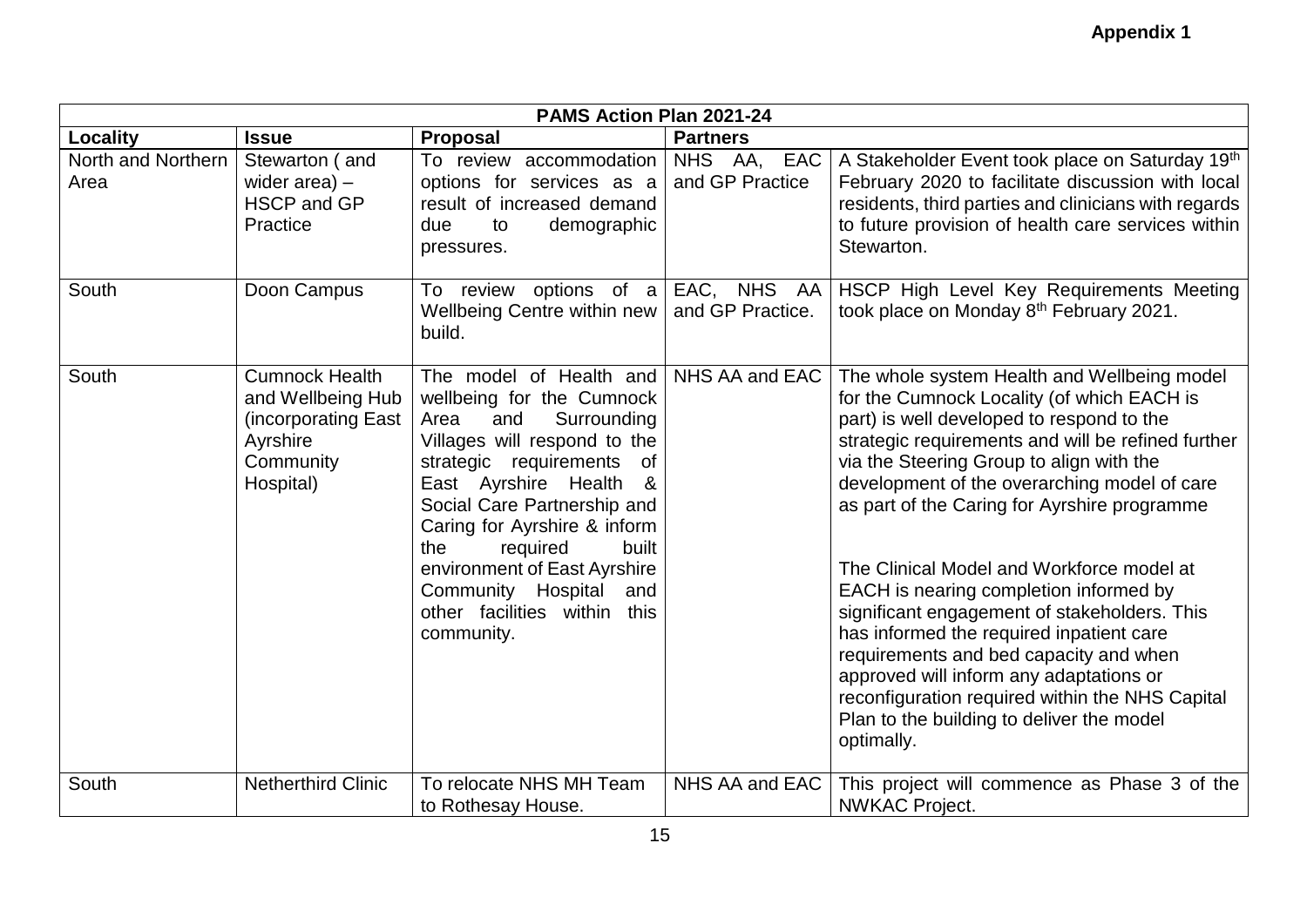| South      | <b>Primary Care</b><br>Service                                  | To review Primary<br>Care<br>provision in localities.                                       | NHS AA, EAC<br>and GP Practices | This work has been delayed due to the COVID<br>Pandemic and will be progressed by the<br>Programme Lead for MDT & Service Integration<br>as part of Primary Care Transformation.                                                                                          |
|------------|-----------------------------------------------------------------|---------------------------------------------------------------------------------------------|---------------------------------|---------------------------------------------------------------------------------------------------------------------------------------------------------------------------------------------------------------------------------------------------------------------------|
| South      | <b>Rothesay House</b>                                           | To review layout and apply<br>smarter working principles.                                   | NHS AA and EAC                  | Project will commence Spring 2021.                                                                                                                                                                                                                                        |
| Kilmarnock | Health & Wellbeing<br>Hub                                       | To develop proposals for a<br>Health & Wellbeing Hub in<br>Kilmarnock Town Centre.          | EAC, NHS AA<br>and GP Practice  | A Stakeholder Event was held on Thursday 7th<br>November 2019 to facilitate discussion with<br>regards to a Health & Wellbeing Hub being<br>located within Kilmarnock Town Centre.                                                                                        |
| Kilmarnock | North West<br>Kilmarnock Area<br>Centre                         | To relocate NHS MH Team<br>from Lister Street to<br>NWKAC.                                  | NHS AA and<br><b>EAC</b>        | This project will commence as Phase 2 of the<br><b>NWKAC Project.</b>                                                                                                                                                                                                     |
| Kilmarnock | The Johnnie<br><b>Walker Bond</b>                               | To co-locate Community,<br><b>Health and Care Teams</b><br>within TJWB.                     | NHS AA and<br><b>EAC</b>        | HSCP Managers & Employees relocated to<br>TJWB between May and November 2019. Other<br>EAC Services relocating to TJWB with Enhanced<br>Smarter Working, including piloting an electronic<br>desk allocation system, to be progressed.                                    |
| Kilmarnock | <b>Bentick Centre</b>                                           | To review solutions for the<br>delivery of clinical services<br>from alternative locations. | NHS AA and<br><b>EAC</b>        | The relocation of staff from the Bentinck Centre<br>is Phase 1 of the NWKAC Project. Phase 1 was<br>being progressed in early 2020 and was put on<br>hold due to the COVID Pandemic. This project<br>has now re-commenced with sub-contractor now<br>onsite in the NWKAC. |
| Kilmarnock | <b>EAC</b><br>Other<br>and<br><b>NHS</b><br>AA<br>accommodation | Continue ongoing review of<br>existing accommodation.                                       | NHS AA and<br><b>EAC</b>        | The Premises and Accommodation Group re-<br>commenced in August 2020 and operational<br>relocation requests<br>issues and<br>being<br>are<br>progressed.                                                                                                                  |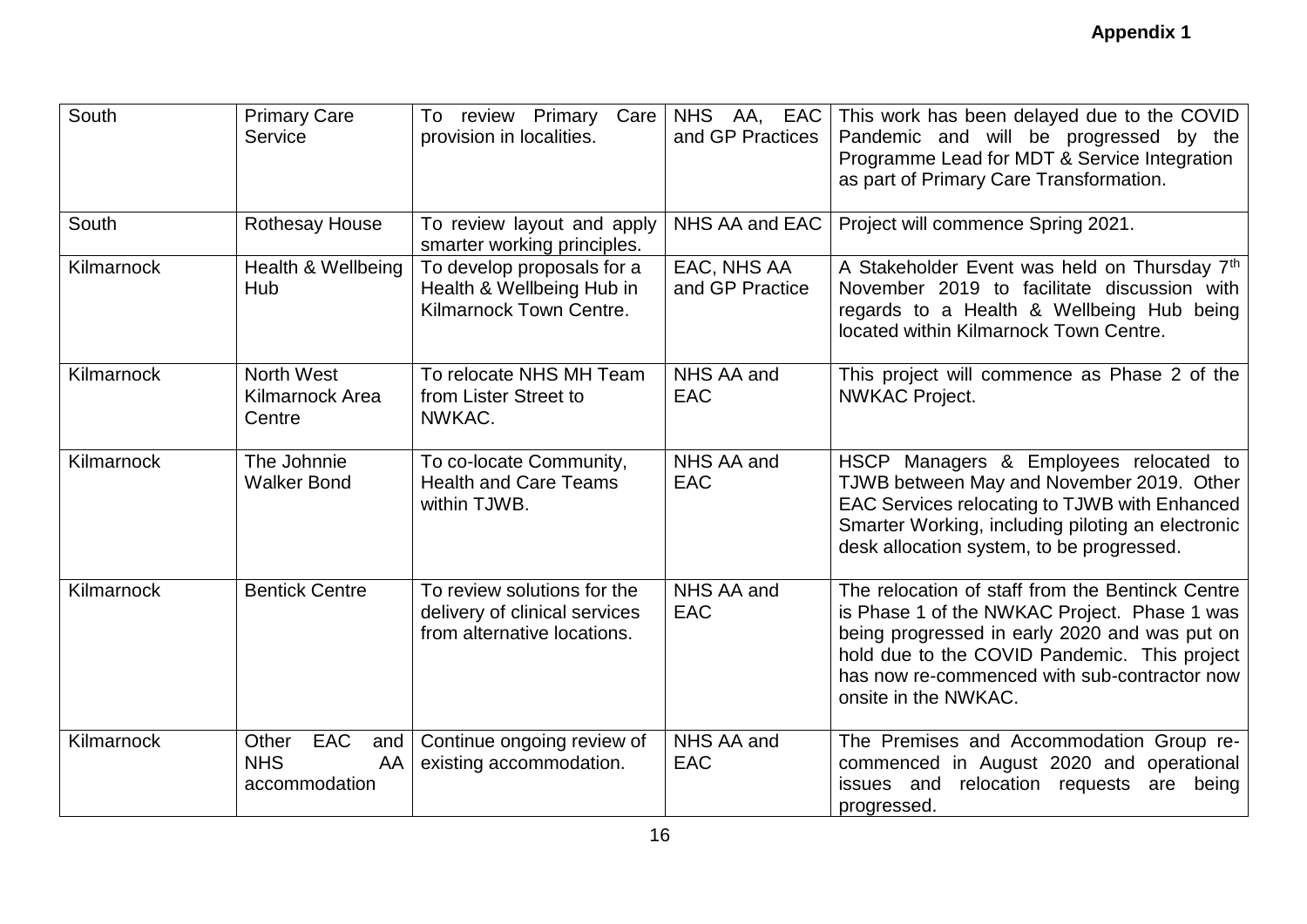| Kilmarnock                | <b>Primary Care</b><br>Service                               | To review Primary Care<br>provision in localities.                                                                                                      | NHS AA, EAC<br>and GP Practices | This work will be progressed by the Programme<br>Lead for MDT & Service Integration<br>as part of Primary Care Transformation.                                                    |
|---------------------------|--------------------------------------------------------------|---------------------------------------------------------------------------------------------------------------------------------------------------------|---------------------------------|-----------------------------------------------------------------------------------------------------------------------------------------------------------------------------------|
| <b>East Ayrshire Wide</b> | <b>Strategic Housing</b><br><b>Investment Plan</b><br>(SHIP) | To provide supported<br>accommodation for adults<br>with additional support<br>needs within various<br>locations in East Ayrshire.                      | <b>EAC</b>                      | Work will be progressed in line with the SHIP.                                                                                                                                    |
| East Ayrshire Wide        | <b>Primary Care</b><br><b>Services</b>                       | <b>Ambitious for Ayrshire</b><br>programme identified the<br>need to review in line with<br>new GP contract the<br>premises utilised by GP<br>practices | NHS AA and GP                   | EAIJB has lead partnership responsibility for<br>Primary Care and GP contractual arrangements.<br>Primary Care Improvement Plan (PCIP) 2018-21<br>has oversight of this action    |
| <b>East Ayrshire Wide</b> | <b>HMP Kilmarnock</b>                                        | To improve the provision of<br>healthcare by review of<br>accommodation in<br>collaboration with SPS and<br><b>SERCO</b>                                | NHSAA, SPS and<br><b>SERCO</b>  | separate action plan is in place through<br>$\mathsf{A}$<br>leadership of Head of Service<br>to oversee<br>progress                                                               |
| <b>East Ayrshire Wide</b> | Children's services                                          | To reduce our internal<br>children's house provision<br>by having model of care that<br>supports families together at<br>home.                          | EAC                             | A BVSR is underway - the option appraisal will<br>accommodation<br>part<br>include<br><sub>S</sub><br>0f<br>an<br>implementation plan. Completion date for BVSR<br>is April 2021. |
| <b>East Ayrshire Wide</b> | <b>Estate Investment</b><br>Maintenance                      | To identify building elements<br>which need repair or<br>replacement to support the<br>planning for future work.                                        | NHSAA/EAC                       | Rolling programme                                                                                                                                                                 |